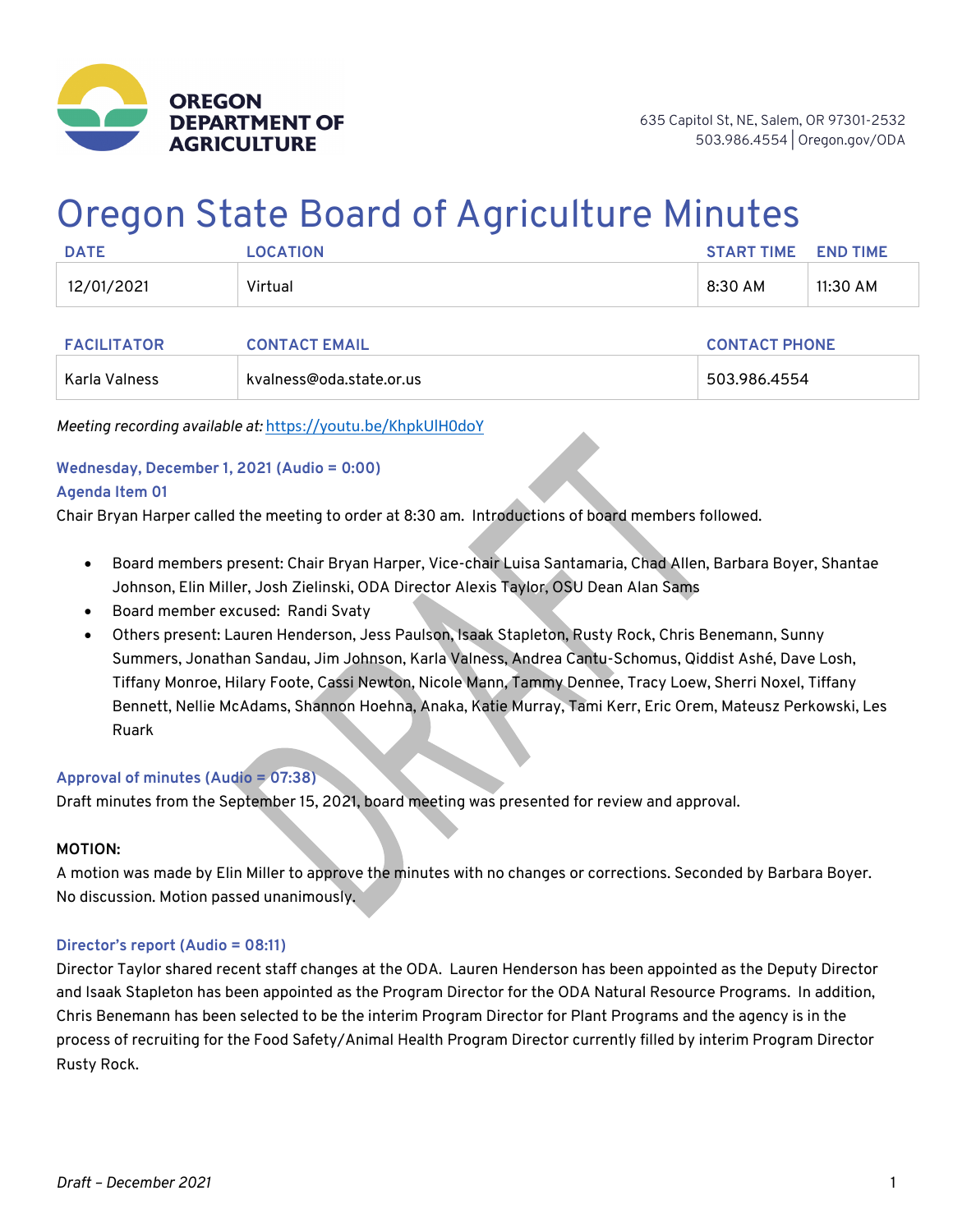Agencies continue to prepare to re-open state buildings to the public on January 1, 2022. Most staff will continue to work remotely or will plan to work a hybrid schedule of office and remote work. We are planning for in-person meetings next year which will include a hybrid option for virtual participation.

The announcement by the Governor's office of the new Board of Agriculture members should be made this week. Anticipate the new members will be at the next meeting.

Governor Kate Brown has called a special legislative session on December 13. On the agenda will be rent assistance programs and a disaster relief package.

#### **Proposed Portland Water Bureau Project Update (Audio = 19:17)**

ODA's Land Use & Water Planning Coordinator Jim Johnson continues to monitor the proposed project and has made a visit to the proposed site. The proposed site is in a high-density nursery area on high quality agricultural land. The City of Portland has a target date of Spring 2022 to file an application with Multnomah County for the proposed project. Once an application has been filed and open for public comment the Board workgroup will convene as necessary for an update.

#### **Agenda Item 02 – Oregon Department of Agriculture budget and legislative updates (Audio = 22:07)**

Deputy Director Lauren Henderson discussed the ODA's 2021-2023 budget. This budget is one of the best the agency has had in a long time. The agency budget is at \$143 million with approximately one-half of the budget supported by Other Funds. Lottery Funding is back to previous levels. The agency has hired new staff in many areas and is working to fill vacant positions. The agency is working to implement programs and resources from the Legislative session. Deputy Henderson also reported the agency is beginning work on the 2023-2025 budget development and legislative concepts are typically due in April 2022. The ODA plans to engage stakeholders with ideas around legislative concepts and program package options for input. During the upcoming February 2022 short legislative session, the agency will provide updates as requested. We anticipate discussions around hemp and cannabis to continue.

#### **Agenda Item 03 – Oregon Agricultural Heritage Program (Audio = 39:06)**

Nellie McAdams and Chad Allen gave an update on the Oregon Agricultural Heritage Program (OAHP) established in 2017 to develop programs to protect farm and ranch land, keep it in production and enhance its natural resources which includes four grant programs 1) working land easements 2) conservation management plans 3) succession planning and 4) technical assistance. The OAHP is administered by the Oregon Watershed Enhancement Board (OWEB) and is ready to be implemented but has yet to be funded.

Shantae Johnson provided and update to the board on the Black Oregon Land Trust (BOLT) program. The BOLT program will acquire land for Black farmers & land tenders to steward with security. These efforts will preserve agricultural practices, enable Black farmers to provide fresh, healthy food for their family's communities, and build generational wealth and equity.

Director Taylor shared the Board's policy statement on Working Lands Conservation Easements is available in Resolution 315. All active Board of Agriculture Resolutions are available on the ODA website.

Resource:

- Oregon Agricultural Heritage Program information sheet
- Oregon Agricultural Trust presentation